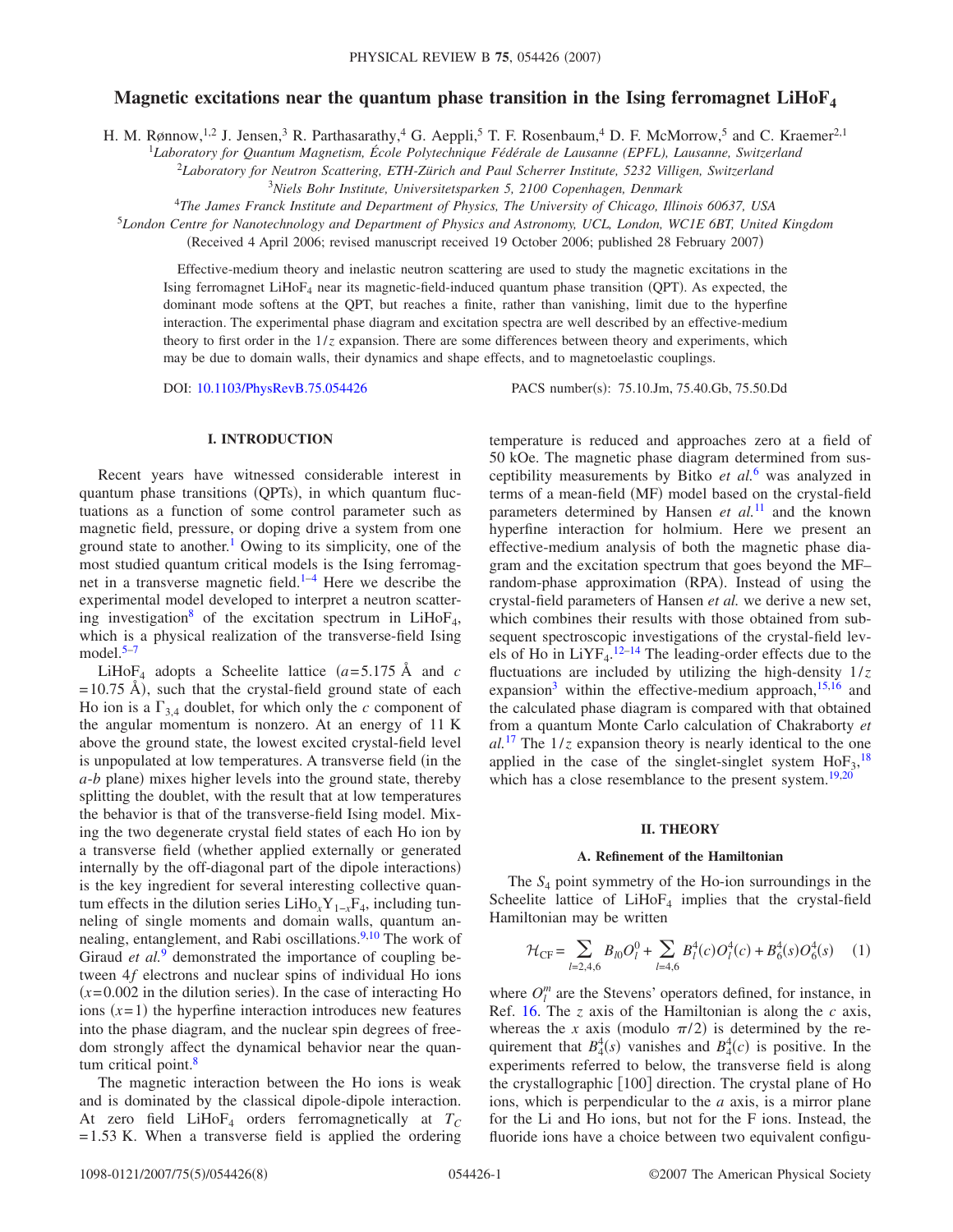<span id="page-1-0"></span>TABLE I. Crystal-field parameters in units of meV. The first row contains the parameters from Ref. [11.](#page-6-8) The two next rows show the results obtained from the optical spectrum of diluted Ho ions in  $LiYF<sub>4</sub>$ . The last row shows the parameters derived in the present work. The set of parameters are the same for all four Ho sublattices. The sign of  $B_6^4(s)$  is undetermined, not arbitrary, and depends on the chosen fluoride basis.

| Ref. | $B_2^0$  |            |      |      | $10^3B_4^0$ $10^3B_4^4$ $10^5B_6^0$ $10^5B_6^4(c)$ $10^5B_6^4(s)$ |            |
|------|----------|------------|------|------|-------------------------------------------------------------------|------------|
| -11  | $-0.065$ | 0.426      | 4.53 | 0.01 | 8.55                                                              | $\pm 1.69$ |
| 22   | $-0.052$ | 0.281 3.70 |      | 0.07 | 7.04                                                              | $\Omega$   |
| 23   | $-0.056$ | 0.325      | 3.61 | 0.02 | 7.58                                                              | $\Omega$   |
|      | $-0.06$  | 0.35       | 3.6  | 0.04 | 7.0                                                               | $\pm 0.98$ |

rations, where one is derived from the other by a reflection in this plane. This reflection changes the sign of  $B_6^4(s)$ . In a one-domain sample, a point-charge calculation suggests that  $B_6^4(s)$  is positive and that the *x* axis makes an angle of about −11° with 100. Here we use the usual definitions of the *a* and *b* axes and the F ions are placed at the positions given in, for instance, Ref. [21.](#page-6-18) The angle is small and assumed to be zero in the following calculations. The sign of  $B_6^4(s)$  has no effect on the present model calculations and is left undetermined. Hansen *et al.* derived a set of crystal-field parameters exclusively from their susceptibility measurements.<sup>11</sup> Since then a number of spectroscopic measurements has provided energies of several of the crystal-field levels.<sup>12–[14](#page-6-10)</sup> Table [I](#page-1-0) shows the parameters of Hansen *et al.* and those obtained from spectroscopy investigations of dilute systems,  $22,23$  $22,23$  in comparison with the ones derived in the present analysis. The parameters of Hansen *et al.* optimize the fitting to their susceptibility measurements, but the present ones do not change the susceptibility components much. The only discrepancy found in the present fit is that the *c*-axis susceptibility is slightly larger (at maximum 3%) than measured at

<span id="page-1-1"></span>TABLE II. Relative energies in K of the crystal-field levels. The experimental results shown in the three columns to the right are compared with results obtained from the present fit and those pre-dicted by the parameters of Hansen et al. (Ref. [11](#page-6-8)). The ground state and levels marked by an asterisk are doublets.

| This work | Ref. 11 | Ref. 12 | Ref. 13 | Ref. 14 |
|-----------|---------|---------|---------|---------|
| 11        | 9       | 11      | 12      |         |
| 32        | 39      | 33      | 37      |         |
| 72        | 74      |         | 71      |         |
| 84        | 92      |         | 88      | 85      |
| $109*$    | 124     |         | 112     | 102     |
| 328       | 398     |         |         |         |
| 404       | 492     |         |         |         |
| $410*$    | 497     |         |         | 407     |
| 420       | 511     |         |         |         |
| 438       | 535     |         |         |         |
| 443*      | 546     |         |         | 452     |
| 469       | 575     |         |         |         |

intermediate temperatures. Most importantly, the present set of parameters describes accurately the *c*-axis field dependence of the three lowest crystal-field levels as measured with electron paramagnetic resonance.<sup>12</sup> The calculated value of the longitudinal *g* factor,  $g_{\parallel} = 13.78$ , is accounting for the saturation value of the *c*-axis moment shown in Fig. 3 of Ref. [11,](#page-6-8) and it is equal to the weighted average of this parameter determined from various experiments (see Table II in Ref. Ref.  $12$ ). Finally, it is shown in Table [II](#page-1-1) that the calculated positions of the crystal-field levels agree in most details with the spectroscopic observations. We therefore conclude that the present set of crystal-field parameters is trustworthy, as it accounts for an extensive number of observations in a consistent way.

The total Hamiltonian includes the crystal-field, the hyperfine, the Zeeman, and the classical dipole-dipole interactions. Finally, a nearest-neighbor Heisenberg exchange interaction is included:

<span id="page-1-2"></span>
$$
\mathcal{H} = \sum_{i} \left[ \mathcal{H}_{CF}(\mathbf{J}_{i}) + A\mathbf{J}_{i} \cdot \mathbf{I}_{i} - g\mu_{B}\mathbf{J}_{i} \cdot \mathbf{H} \right]
$$

$$
- \frac{1}{2} \sum_{ij} \sum_{\alpha\beta} \mathcal{J}_{D} D_{\alpha\beta}(ij) J_{i\alpha} J_{j\beta} - \frac{1}{2} \sum_{ij}^{m} \mathcal{J}_{12}\mathbf{J}_{i} \cdot \mathbf{J}_{j} \qquad (2)
$$

 $J_i$  and  $I_i$  are, respectively, the electronic angular momentum and the nuclear spin of the *i*th ion, where  $J=8$  with  $g=5/4$ and  $I=7/2$  for  $165$ Ho. Hyperfine resonance<sup>12</sup> and heatcapacity measurements<sup>24</sup> show that the hyperfine coupling parameter is  $A = 3.36 \mu\text{eV}$  as for the isolated ion.<sup>25</sup> The heatcapacity measurements also indicate that the nuclear quadrupole coupling has the same magnitude as in the isolated ion, which coupling may therefore be safely neglected in the present calculations. The number of Ho ions per unit volume is  $N=1.389\times10^{22}$  cm<sup>-3</sup>, and the dipole coupling parameter  $\mathcal{J}_D = (g\mu_B)^2 N = 1.1654 \mu\text{eV}$ . The dipole sum is

$$
D_{\alpha\beta}(ij) = \frac{3(r_{i\alpha} - r_{j\alpha})(r_{i\beta} - r_{j\beta}) - |\mathbf{r}_i - \mathbf{r}_j|^2 \delta_{\alpha\beta}}{N |\mathbf{r}_i - \mathbf{r}_j|^5}
$$
(3)

and its Fourier transform in this case with four sublattices is calculated using the method of Bowden and Clark.<sup>26</sup> At zero wave vector

$$
\mathcal{J}_D D_{aa}(\mathbf{0}) = \mathcal{J}_D \left( \frac{4\pi}{3} - 0.832 \, 25 \right) = 3.912 \, \mu\text{eV},
$$

$$
\mathcal{J}_D D_{cc}(\mathbf{0}) = \mathcal{J}_D \left( \frac{4\pi}{3} + 1.664 \, 51 \right) = 6.821 \, \mu\text{eV}. \tag{4}
$$

The demagnetization field is subtracted from the applied field in the Zeeman term, when a uniform magnetization is present. This field is determined as the demagnetization factor times the relative magnetization times the maximum field  $H_d^0 = 4\pi M_0 = 4\pi g \mu_B J N = 16.19$  kOe. For completeness, we add that the demagnetization field cancels out in the determination of the critical condition, no matter the shape of the individual domains in the ordered phase,  $18,27$  $18,27$  in contrast to the suggestion by Chakraborty *et al.*[17](#page-6-14) This follows because in zero applied field (in the longitudinal direction) the crystal will always divide itself into domains so that the magnetic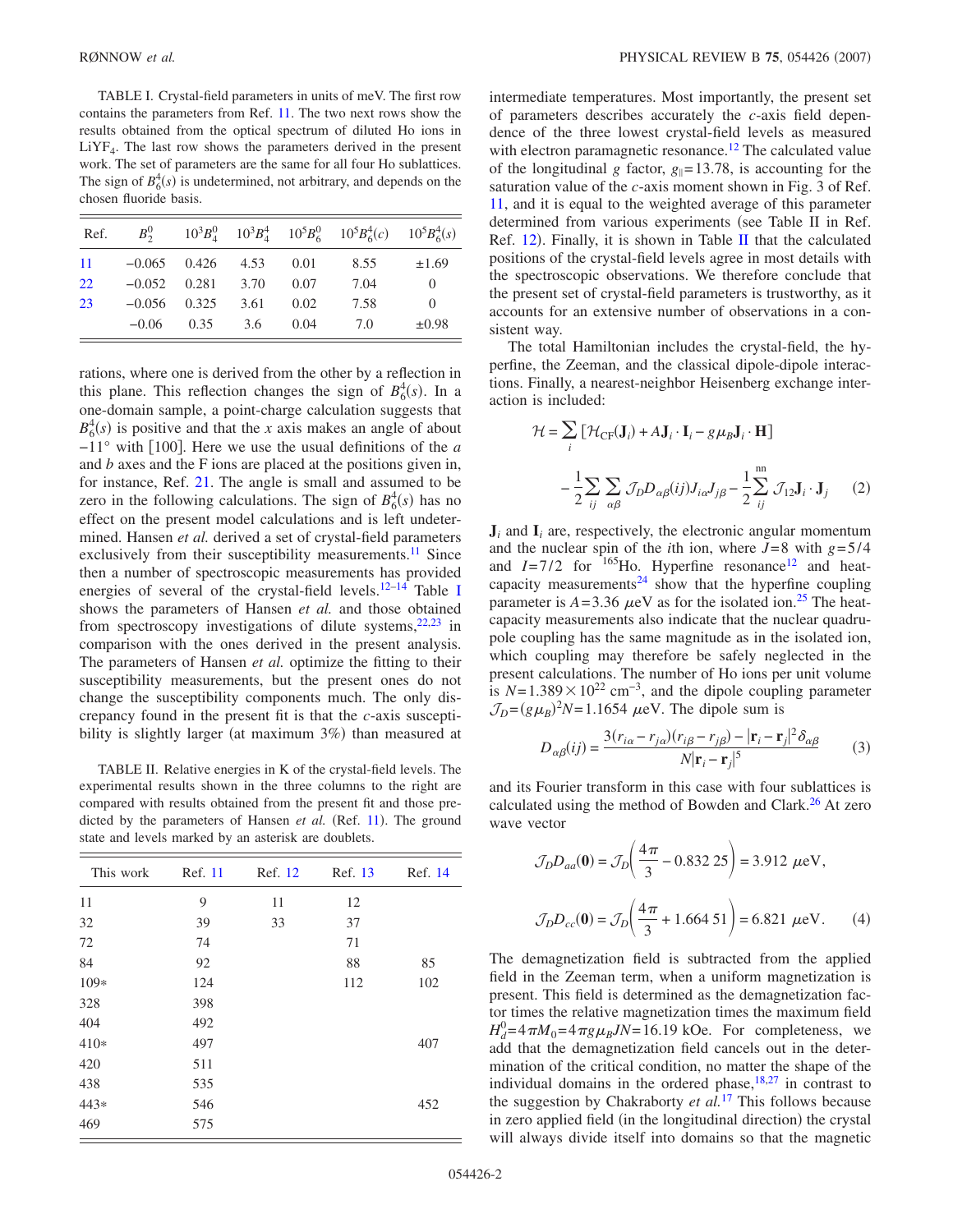surface-charge density vanishes, or, phrased differently, the ordering is going to occur at wave vectors infinitesimally different from zero, not at  $q \equiv 0$  but at the wave vectors where the paramagnetic excitation spectrum has its minimum value (see below).

The good description obtained for elevated temperatures or high energies does not completely settle the values of the crystal-field parameters, but the room left for variations is strongly limited. In the phase-diagram calculations presented below  $B_6^4(s)$  is utilized as the variational parameter, since even a 20% change of this parameter only has slight consequences for the crystal-field level scheme. Except for this "fine-tuning" possibility offered by  $B_6^4(s)$ , the only free parameter in the Hamiltonian in Eq.  $(2)$  $(2)$  $(2)$  is the nearest-neighbor exchange interaction  $\mathcal{J}_{12}$ , and this parameter is small compared to  $\mathcal{J}_D D_{cc}(\mathbf{0})$ . The system is therefore well characterized from the outset, suggesting that it should be a good candidate for the testing of refined theories.

Bitko *et al.* produced a reasonable fit to the critical transverse field as a function of temperature within the MF approximation.<sup>6</sup> They used the crystal-field parameters of Hansen *et al.* and  $\mathcal{J}_{12}$ =-0.542  $\mu$ eV (in our notation). This MF model leads to the right  $T_c$  at zero-field, but the critical field in the zero-temperature limit is only about 60% of the observed one. The inadequacy of the parameters of Hansen *et al.* was circumvented by introducing an effective *g* factor for the transverse field  $(g_{\perp} = 0.59g)$ . This possibility for an adjustment of the crystal-field behavior is no longer acceptable, when using the present consistent set of crystal-field parameters. Even with an optimal choice of the parameters in Eq. ([1](#page-0-0)) we have only been able to produce a MF model with a critical field at zero temperature, which is about 10% smaller than the observed one. It is possible to construct a MF model that reproduces the experimental results for the critical field, when it is larger than 20 kOe; however, this fit predicts the zero-field transition to lie between 1.8 and 1.85 K instead of at 1.53 K, and it is also found that the RPA excitation energies are about 22% smaller than observed. These discrepancies indicate that it is important to include the fluctuations, and we shall see that the leading-order corrections to the MF model have the right sign, but do not explain all the differences.

#### **B. The 1/***z* **expansion and the phase diagram**

The effects of the fluctuations are included by performing a systematic high-density expansion<sup>3</sup> of the two-site Green's function, i.e., of the  $\tau$ -ordered ensemble average

$$
G(ij, \tau_1 - \tau_2) = -\langle T_x \tilde{J}_{iz}(\tau_1) \tilde{J}_{jz}(\tau_2) \rangle \tag{5}
$$

where  $\tilde{J}_{iz} = J_{iz} - \langle J_{iz} \rangle$ . This expansion is particularly well suited for a system like the present one with long-range interaction, implying a large effective number *z* of coupled neighbors. To zeroth order, the fluctuations are neglected and the theory is identical with the RPA theory. To first order the theory includes the effects of the fluctuations in the surroundings of each single site. These single-site fluctuations may be accounted for in a self-consistent manner since the fluctuating surroundings, to first order in  $1/z$ , constitute an "effective medium," which is common for every single site.<sup>15,[16](#page-6-13)</sup> The Fourier transform of the Green's function is  $G(\mathbf{q}, i\omega_n)$ , where  $\omega_n = 2\pi n k_B T/\hbar$  is the Matsubara frequency, in terms of which the single-site Green's function is

$$
G(i\omega_n) \equiv G(jj, i\omega_n) = \frac{1}{N} \sum_{\mathbf{q}} G(\mathbf{q}, i\omega_n).
$$
 (6)

The final Green's function is then determined selfconsistently in terms of  $G(i\omega_n)$  and the effective-medium coupling  $K(i\omega_n)$ :

$$
G(\mathbf{q}, i\omega_n) = \frac{G(i\omega_n)}{1 + \{\mathcal{J}(\mathbf{q}) - K(i\omega_n)\} G(i\omega_n)}.
$$
 (7)

<span id="page-2-0"></span> $\mathcal{J}(\mathbf{q})$  is the Fourier transform of the total two-ion coupling (the eigenvalues of the  $4 \times 4$  coupling matrix), and

$$
K(i\omega_n) = \frac{1}{N} \sum_{\mathbf{q}} \mathcal{J}(\mathbf{q}) \frac{G(\mathbf{q}, i\omega_n)}{G(i\omega_n)}
$$
(8)

is the sum of all chain diagrams, which start and end at the same site without crossing this site in between. The singlesite Green's function itself is determined by a Dyson equation which includes the second- and fourth-order cumulants

$$
G(i\omega_n) = \frac{G_0(i\omega_n)}{1 + K(i\omega_n)G_0(i\omega_n) + \Sigma(i\omega_n)}.
$$
(9)

 $G_0(i\omega_n)$  is the noninteracting Green's function and  $\Sigma(i\omega_n)$  is the self-energy deriving from the fourth-order cumulant. The single-site dynamics is influenced by the coupling to the surrounding effective medium, which, in turn, determines the properties of the effective medium.

The effective-medium theory to first order in 1/*z* has been applied previously to the similar system  $H\circ F_3$ .<sup>[18](#page-6-15)[–20](#page-6-17)</sup> The only difference of importance between the two systems is that  $HoF<sub>3</sub>$  is a singlet-singlet system also at zero field, allowing the hyperfine interaction to be included by second-order perturbation theory.<sup>16</sup> This approximation is also acceptable in the present system, whenever the splitting of the ground-state doublet is somewhat larger than the hyperfine splitting of 1.5 K. However, in order to account for the degenerate case at low fields, the hyperfine interaction in  $HolF<sub>4</sub>$  has been included via an exact diagonalization of the  $(2J+1) \times (2I)$ +1) single-ion Hamiltonian as also done by Bitko et al.<sup>[6](#page-6-7)</sup> Except for this modification, the theoretical results presented below are derived using the theory developed for the case of  $HoF<sub>3</sub>$ , and we refer to Ref. [18](#page-6-15) for a detailed presentation of the theory and for the result obtained for the self-energy  $\Sigma(i\omega_n)$  in Eq. ([8](#page-2-0)). The renormalization of the moment along the transverse field should be of no importance, as the meanfield component of the effective field is only about 5% of the applied field at maximum. The mixing of the ground-state doublet with the higher-lying excited states induced by the transverse field, also implies that the *cc* component of the susceptibility is affected by transitions between the doublet and the other states. Those contributions are included in the noninteracting susceptibility, but are very small (less than 1% at zero frequency at maximum field) implying that the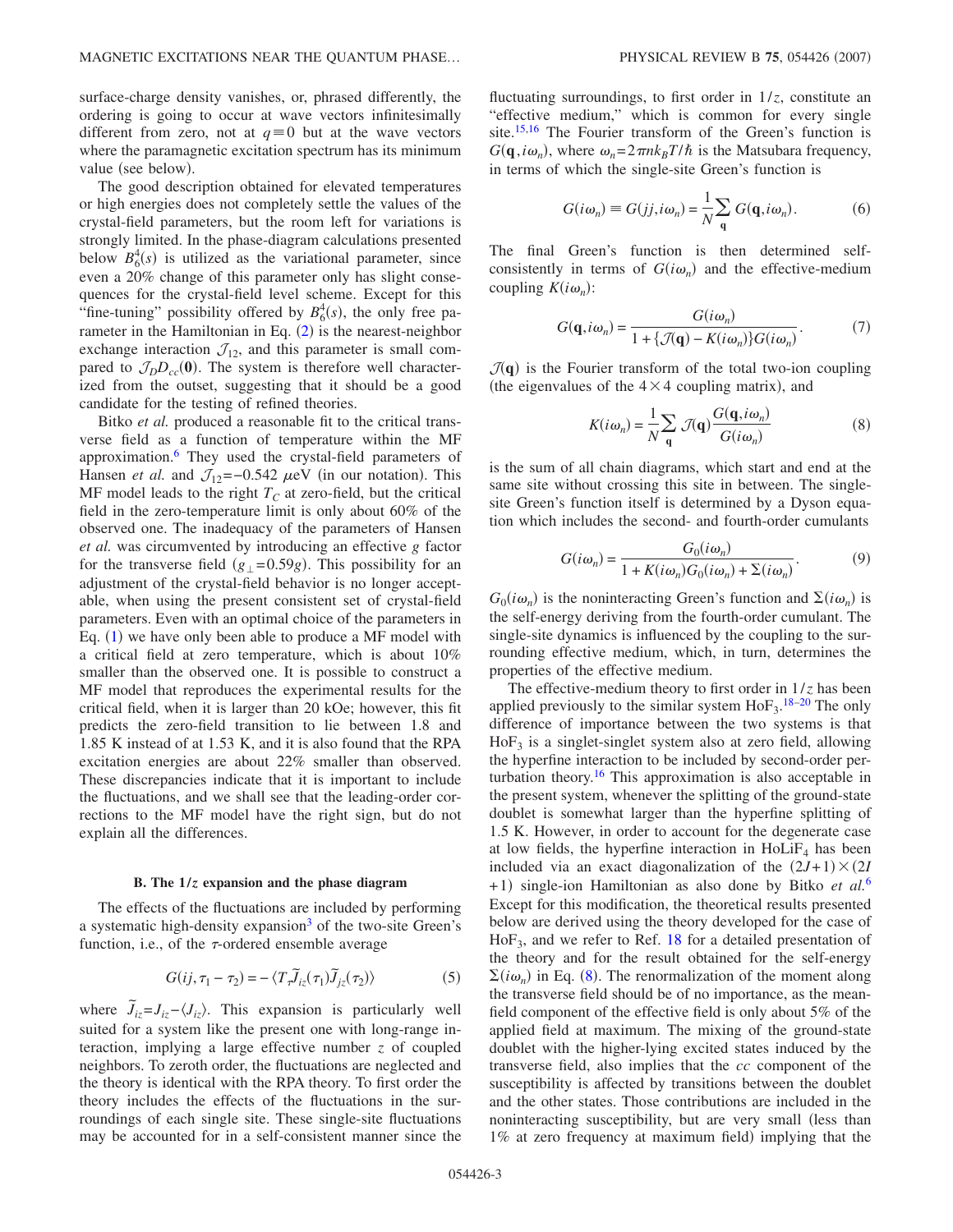singlet-singlet determination of the renormalization effects is acceptable.

The theoretical result for the static susceptibility is similar to the MF result except that the *cc* component is divided by a renormalization factor  $1+\Sigma(0)$ . At the critical point at zero field, the self-energy is

$$
\Sigma_c(0;H=0) = \frac{1}{N} \sum_{\mathbf{q}} \frac{\mathcal{J}(\mathbf{q})}{\mathcal{J}(\mathbf{0}) - \mathcal{J}(\mathbf{q})}.
$$
 (10)

This parameter depends weakly on the value assumed for  $\mathcal{J}_{12}$ , and in the final fit it is calculated to be 0.3004 (for comparison, this value is 0.3447 in a fcc lattice with a nearest-neighbor coupling). As the energy gap opens up due to the application of a transverse field, the critical value  $\Sigma_c(0)$  decreases roughly linearly with temperature. In the final fit  $\Sigma_c(0) = 0.0932$  at  $T = 0.31$  K and  $H = 43.0$  kOe, and is 0.0493 in the zero-temperature limit at the field *H* =52.9 kOe. The value of the Heisenberg exchange parameter in the final fit is

$$
\mathcal{J}_{12} = -0.1\,\mu\,\text{eV},\qquad(11)
$$

about a factor of 5 smaller than in the MF model. The effective coupling at zero wave vector is  $\mathcal{J}(\mathbf{0}) = \mathcal{J}_D D_{cc}(\mathbf{0}) + 4 \mathcal{J}_{12}$  $=6.421 \mu$ eV. The calculated phase diagram is compared with the experimental one in Fig. [1.](#page-3-0)

The unusual upturn in  $H_c$  below 400 mK in the phase diagram was explained by alignment of the Ho nuclear moments through the hyperfine coupling by Bitko *et al.*[6](#page-6-7) Corrections to phase diagrams due to hyperfine couplings have a long and venerable history,<sup>28</sup> and were noted for the LiRF<sub>4</sub>  $(R = \text{rare earth})$  series over 20 years ago.<sup>29</sup> Here, the hyperfine enhancement becomes important below 0.4 K, and increases the critical field by about 25% in the zerotemperature limit.

The theory agrees with both sets of experimental data, when the transverse field lies between 20 and 40 kOe, and with the results of Bitko *et al.* below 0.4 K. The present effective-medium phase diagram suffers from the same shortcoming as the MF result, namely, that the Curie temperature at zero field is higher than observed, 1.74 K, or 14% above the experimental value. The discrepancy has been reduced but is still quite substantial. An alternative fit is shown by the dot-dashed line in Fig. [1,](#page-3-0) which is obtained by using  $\mathcal{J}_{12}$ =-0.27  $\mu$ eV and a slightly different value of  $B_6^4(s)$  $=0.75\times10^{-5}$  meV. This calculated phase line agrees with the experiments at zero field and with the results of Bitko *et al.* below 0.4 K; however, the results at the intermediate fields differ significantly from the experimental ones. The basic difficulty with the interpretation of the experimental results is the very rapid variation of the transverse critical field, from 0 to 20 kOe within an interval of less than 0.1 K.

### **C. The 1/***z* **expansion and the excitations**

We now report the  $1/z$  expansion results for the excitations, which was used to analyze the inelastic neutron scat-tering data reported previously.<sup>8[,30](#page-6-28)</sup>

The dominating role of the classical dipole-dipole interaction implies an extremely anisotropic behavior of the excita-

<span id="page-3-0"></span>

FIG. 1. (Color online) Phase diagram of  $LiHoF_4$  as a function of experimental temperature and field. The solid circles are the experi-mental results of Bitko et al. (Ref. [6](#page-6-7)) obtained on a spherical sample. In the neutron experiments (squares), the thermometer was located at the mixing chamber, neglecting any temperature gradient to the sample. Comparing to the results of Bitko *et al.*, we deter-mined that all data, including the inelastic data (Ref. [8](#page-6-2)), at recorded lower nominal temperatures were actually recorded at the same *T*  $=0.31\pm0.02$  K. The phase boundary is determined from the magnetic component of the neutron scattering intensities at (200) and (101), whereas the open squares are the results when corrected for the difference between the demagnetization field in our sample demagnetization factor of about 0.25) and a spherical one. The solid line is the  $1/z$  calculation with  $\mathcal{J}_{12}$ =−0.1  $\mu$ eV, which is compared (the dashed line) with the Monte Carlo prediction of Chakraborty et al. (Ref. [17](#page-6-14)) scaled to the present Hamiltonian. The dot-dashed line is the  $1/z$  result with  $\mathcal{J}_{12}$ =-0.27  $\mu$ eV.

tion spectrum in the long-wavelength limit, with the lowestenergy excitation located at points where the resulting wave vector is nearly zero but perpendicular to the *c* axis. Figure [2](#page-4-0) presents this lowest excitation energy as a function of the applied transverse field. Both to zeroth (RPA) and first order in the high-density  $1/z$  expansion, the simple singlet-singlet system should show a soft-mode transition at the critical field. This is not the case with the present system because the low-frequency dynamics are modified by the hyperfine interaction, which effectively leads to an extra pole in the noninteracting susceptibility at about 0.01 meV. The consequence is that there is a gap in the crystal-field excitation spectrum also close to the phase transition, while the critical fluctuations at low frequencies derive from the low-frequency pole. To first order in  $1/z$  the dynamic susceptibility is similar to the RPA result except that the noninteracting *cc* component is divided by  $1+\Sigma(\omega)$ . The application of the expression derived for  $\Sigma(\omega)$  in Ref. [18](#page-6-15) leads to the calculated results that are displayed in Fig. [2,](#page-4-0) where they are compared with the experimental results. The theory describes the qualitative behavior of the excitation energy as a function of field; however, actual agreement is only obtained when scaling the calculated energies by a factor of about 1.15.

Our theory can also provide the dispersion of the excitations as a function of momentum *Q* and the scattering inten-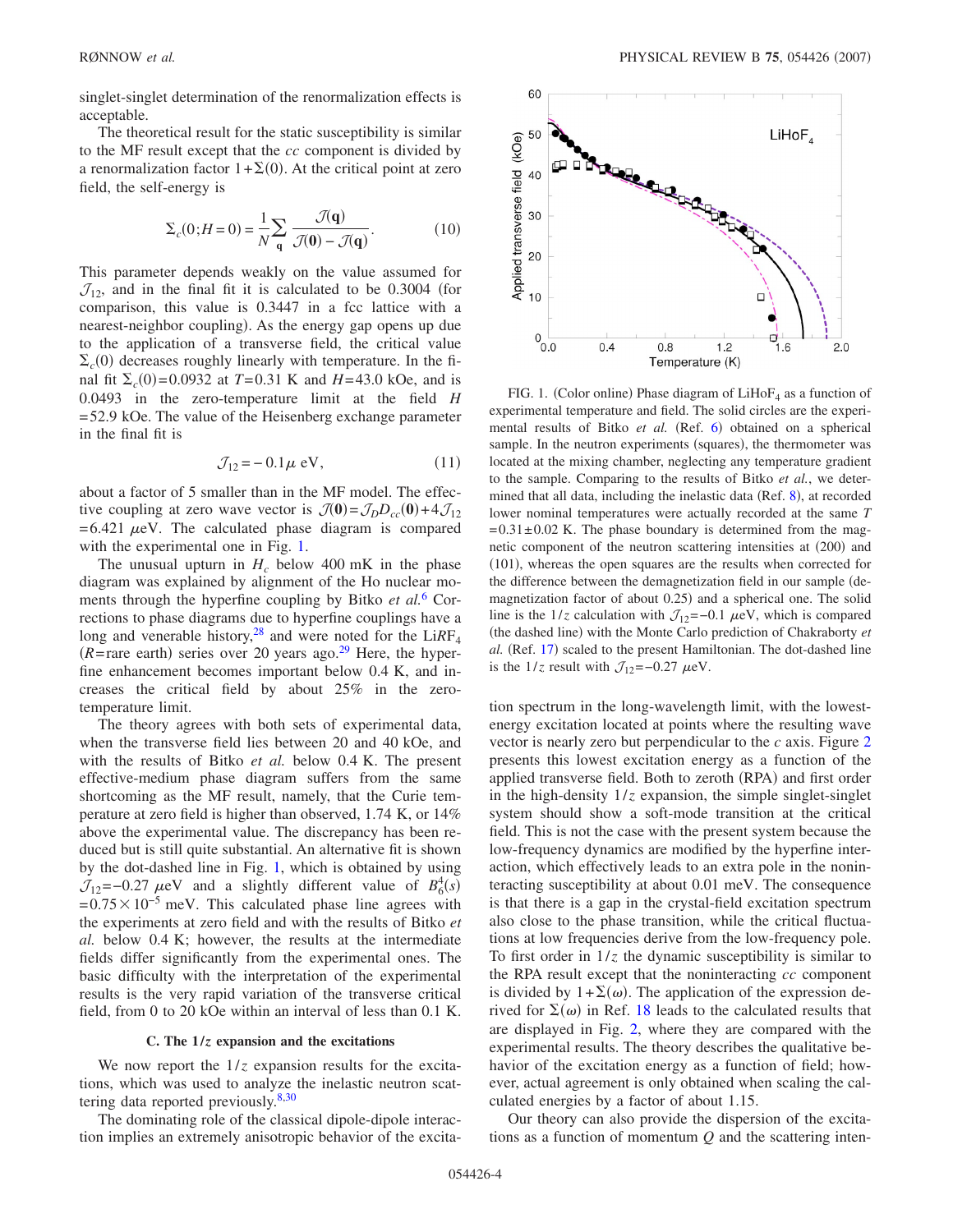<span id="page-4-0"></span>

FIG. 2. (Color online) Field dependence at  $T=0.31$  K of the lowest-energy excitation in LiHoF<sub>4</sub> at  $Q = (1 + \epsilon, 0, 1)$  (closed circles) and at  $Q = (1.9, 0, 0)$  (open circles). The dashed line shows the calculated results, and the solid the calculated energies scaled with a factor of 1.15. The dot-dashed line shows the soft-mode behavior expected, if the hyperfine interaction is neglected.

sity. From the neutron scattering data, the dispersion and scattering intensities were extracted along various symmetry directions in the Brillouin zone at the critical field, 42.4 kOe, and on each side of the critical field, at 36 and 60 kOe. As illustrated in Fig. [3,](#page-4-1) the measured dispersion is well described by our theory. More experimental results are presented in Refs. [8](#page-6-2) and [30.](#page-6-28) The calculated excitation energies are systematically smaller than the measured ones, but once again the agreement becomes acceptable if all the calculated energies are scaled by a factor 1.15, as shown in Fig. [3](#page-4-1) for

<span id="page-4-1"></span>

FIG. 3. (Color online) Dispersion along  $\mathbf{Q}=(h,0,0)$  at the three different values of the transverse field at *T*=0.31 K. The lines are the calculated energies scaled by a factor of 1.15, for the fields 36 (dot-dashed), 42.4 (solid), and 60 kOe (dashed).

the case of  $\bf{Q}$  along | 100 |. The comparison of the calculated and measured scattering intensities involves a single overall scale parameter. The intensities are roughly proportional to the squared matrix element divided by the excitation energies, and they decline rapidly when the ordered moment evolves. The relative variation of the intensities at 42.4 kOe is well described by the theory (see Fig.  $3$  in Ref. [8](#page-6-2)).

### **III. DISCUSSION**

The crystal-field Hamiltonian for the Ho ions in  $LiHoF<sub>4</sub>$  is well characterized by the high-temperature susceptibility measurements and the spectroscopic investigations of the crystal-field level scheme. The most important magnetic interaction between the Ho ions is the classical dipole-dipole interaction, which is calculable from first principles. The only adjustable part left in the Hamiltonian is the exchange interaction, probably dominated by the interaction  $\mathcal{J}_{12}$  between nearest neighbors. The renormalization of the effective MF-RPA parameters due to fluctuations depends on field, temperature, and frequency. The inclusion of these modifications, as predicted by the effective-medium theory to first order in the density  $1/z$ , clearly improves the comparison between theory and observations. When considering that most parameters in the Hamiltonian are fixed in advance, the theoretical description presented of the phase diagram and of the low temperature excitation spectrum is highly satisfactory. However, the discrepancies left are sufficiently large to indicate that either the effective-medium theory is inaccurate or the modeling of the system is incomplete in some other way.

The magnetic phase diagram of  $LiHoF<sub>4</sub>$  has recently been calculated by Chakraborty *et al.* using a quantum Monte Carlo method, a method that is expected to allow for an accurate determination of the critical field, $17$  accounting particularly for the mixed (ferro- and antiferromagnetic) nature and intermediate range of the dipolar interaction. A comparison of the results derived from these calculations with the result of the effective-medium  $1/z$  $1/z$  theory presented in Fig. 1 shows that the ground state properties predicted by the present theory are trustworthy whenever the splitting of the doublet state is appreciable, i.e., when the transverse field is larger than about 20 kOe. However, the 1/*z* theory is found to overestimate the reduction of the transition temperature caused by the fluctuations, when the field is small. This comparison is very similar to the one shown in Fig. 5 of Ref. [15,](#page-6-12) where the  $1/z$  theory is compared with high-temperature expansion results in the case of *S*=1. Assuming the Monte Carlo calculation predicts the correct phase diagram, the corrected phase line, in the case of  $\mathcal{J}_{12}$ =−0.1  $\mu$ eV, would be close to the solid line at temperatures below 1.2 K, but the transition temperature at zero field would occur at 1.90 K rather than 1.74 K as predicted by the 1/*z* theory.

The ignorance of the direction of the *x* axis in the crystalfield Hamiltonian is of no importance for the comparison between theory and experiments. The critical field is predicted to vary by about 2.8 kOe at 0.31 K depending on the choice of angle  $x$  makes with  $[100]$ , but the calculated properties, both the phase diagram and the excitation spectrum,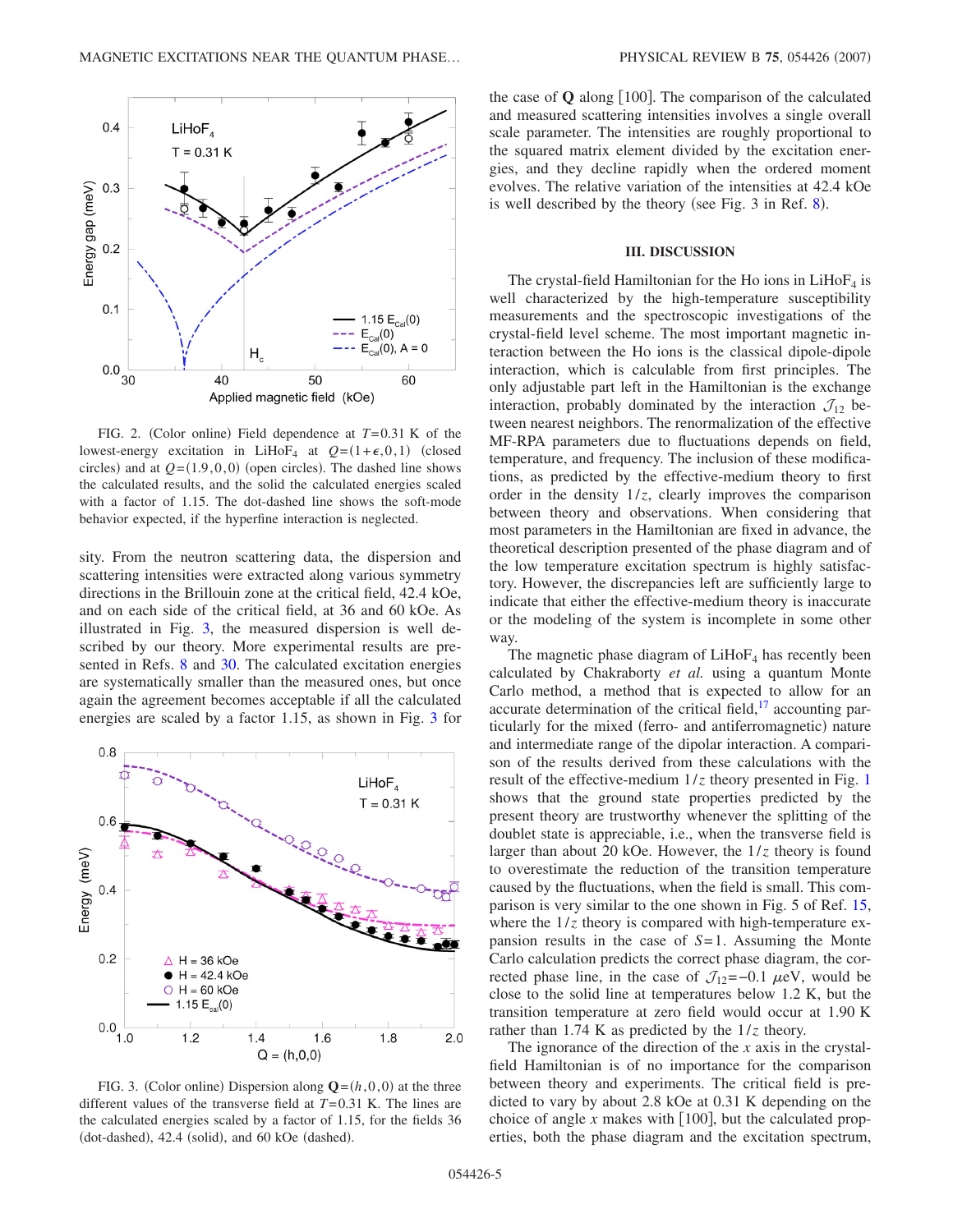are practically unchanged if this field variation is counterbalanced by a small adjustment of  $B_6^4(s)$ . For instance, if assuming the angle to be  $-11^\circ$ —in the domain where  $B_6^4(s) > 0$ —as predicted by the point charge model, then the change from 0 to  $-11^\circ$  is compensated for by a 4% increase of  $B_6^{\frac{1}{2}}(s)$ .

The scale factor of about 1.15 in the comparison between the calculated and observed excitation energies indicates that the splitting of the crystal-field doublet state  $\Delta$  and the squared matrix element of  $J_c$  between the doublet states is a factor of 1.15 larger in the system than predicted by the model. At the critical field, the ratio between the squared matrix element of  $J_c$  and  $\Delta$  (half the susceptibility) is fixed by the value of the field. The simple transverse-field Ising model predicts  $\Delta = 2k_B T_C(0)$ , where  $T_C(0)$  is the value of the Curie temperature at zero field. In the present system, the 1/*z* theory determines the renormalization of the mean-field relation to be a factor of  $1.19$  (at  $0.31$  K), and the mixing of the higher-lying levels into the ground state doublet due to the transverse field increases  $\Delta$  by 5–10 %. Hence,  $\Delta$  is about  $2.6k_BT_c(0)=0.39$  meV at the critical field at 0.31 K. The energy of the lowest-lying mode at this field is  $E_c(0)$  $\approx \Delta \sqrt{1-\chi_0(0)/\chi(0)}$ , where  $\chi(0)$  is the noninteracting susceptibility at zero frequency and  $\chi_l(0)$  is the same quantity when the nuclear contribution is neglected. At 0.31 K, the ratio  $\chi_J(0)/\chi(0) \approx 0.77$  and the estimate leads to  $E_c(0)$  $\approx 0.19$  meV in accordance with the calculated value of 0.193 meV. The only way a modification of the crystal-field parameters may affect the excitation energies, under the condition that the critical-field phase line stays fixed, is through the 5–10 % increase of  $\Delta$  produced by the field-induced mixing of the states. To account for the scale factor this modification should instead be 20–25 %, which is unattainable. We have tried many different sets of crystal-field parameters, relaxing on the comparison with the susceptibility and spectral measurements, without being able to produce any better fit to the excitation energies.

The need for the excitation-energy scale factor of 1.15 is possibly related to the steep growth of the critical field shown by the system below  $T_c(0)$ . The steep rise of the critical field is not reproducible by the present model, and introducing the corrections to the  $1/z$  theory, as indicated by the Monte Carlo calculations, would worsen the comparison. This discrepancy may reflect the neglect of large domain walls and shape effects in both calculations. The walls can roughen as the phase boundary is approached and so, given the long-range nature of the dipole interaction, have the potential to produce renormalizations of the observed static and dynamic behavior. Particularly interesting is the possibility that these effects differ in the low-temperature quantum regime and in the higher-temperature classical domain. Indeed Brooke *et al.*[10](#page-6-6) already showed for the dilute ferromagnet LiHo<sub>x</sub>Y<sub>1−*x*</sub>F<sub>4</sub> with *x*=0.44 that the domain wall dynamics undergo a classical-quantum crossover on cooling. Another point to make is that our theory is a mean-field-like approach, and therefore cannot generate the celebrated logarithmic terms associated with the classical phase transition in LiHo $F_4$  (Ref. [31](#page-6-29)) and LiTb $F_4$ .<sup>[32,](#page-6-30)[33](#page-7-0)</sup> Such corrections (likely to be missed in Quantum Monte Carlo calculations restricted to finite size samples) will also manifest themselves in the

phase boundary as the transverse field vanishes and the system becomes classical, and we look forward to appropriate renormalization group calculations.

The domain walls may be important for the critical dynamics at low frequencies, but have no direct consequences on the high-frequency excitations studied here. Both our effective-medium theory and the quantum Monte Carlo calculations neglect magnetoelastic quadrupole interactions. The most significant term of this type is  $-B_{21}[O_2^1(c)\langle O_2^1(c)\rangle$  $+ O_2^1(s) \langle O_2^1(s) \rangle$  and introducing  $B_{21} = 0.55 \times 10^{-4}$  meV, and an appropriate increase of  $B_6^4(s)$  by 15%, then the excitation of lowest energy is shifted upward by the required 15%, though the dispersion band width is slightly  $(3%)$  decreased. A magnetoelastic coupling of this size agrees in order of magnitude with that predicted by a point-charge model. Its inclusion in the Hamiltonian would improve the overall description of the excitation spectrum; however, its effect on the critical field would only be a shift by about 1 kOe at maximum, barely visible in Fig. [1.](#page-3-0) Therefore, since this extra degree of freedom in the Hamiltonian only allows a partial removal of the discrepancies and is not based on rigorous measurement or calculation of  $B_{21}$ , it is an open question whether it is significant or not. Additional observations, e.g., via high-resolution x-ray diffraction, are required in order to justify a  $B_{21}$  of the suggested magnitude, such as for instance an observation of a  $\epsilon_{13}$  strain of the order of 10<sup>-4</sup> at fields slightly below the critical field at the lowest temperatures.

Brooke *et al.*,<sup>[10](#page-6-6)</sup> Bitko,<sup>7</sup> and Wu *et al.*<sup>[34](#page-7-1)</sup> have presented the phase diagram of the magnetically diluted system LiHo<sub>x</sub>Y<sub>1−*x*</sub>F<sub>4</sub>, with *x*=0.46 and 0.167. The transition temperature at zero field scales with *x* in accordance with the virtual-crystal approximation and with the coherent-potential approximation (CPA). However, in the zero-temperature limit, the critical field is observed to be about 17 kOe when  $x=0.44$ , whereas the virtual-crystal MF model and the present model in combination with the CPA both predict that the critical field should be more than a factor of 2 larger (the nonlinearity of the dependence of the calculated  $H_c$  on x is due to the fact that the splitting of the ground state doublet has an expansion in external field which scales like  $H^2$ ). The highly diluted system,  $x=0.167$ , shows a transition to a spinglass phase,<sup>5</sup> but also the less diluted system with  $x=0.44$ shows hysteresis and other glassy features.<sup>7</sup> The steep rise of the critical field when  $x=1$  may possibly be an effect of the domain walls; however, the factor-of-two difference between the two values of the critical field in the *x*=0.44 case indicates the presence of an additional modification of the lowfrequency dynamics of the system. The idea that the physics is that of a dense network of randomly pinned domain walls, as described by Brooke *et al.* for the  $x=0.44$  sample, <sup>10</sup> is in accord with this suggestion of a crucial missing ingredient in our model even in the limit of pure  $LiHoF<sub>4</sub>$ . It is well known that the effects of substitutional disorder are amplified in the quantum limit,<sup>35</sup> especially because of internally generated random transverse fields. Very recent work $36$  which takes account of this as well as the hyperfine interactions is beginning to yield a quantitative theory for the diluted rare-earth fluorides. Another source of randomness (apart from that due to replacing Ho by Y) is isotopic disorder due to the presence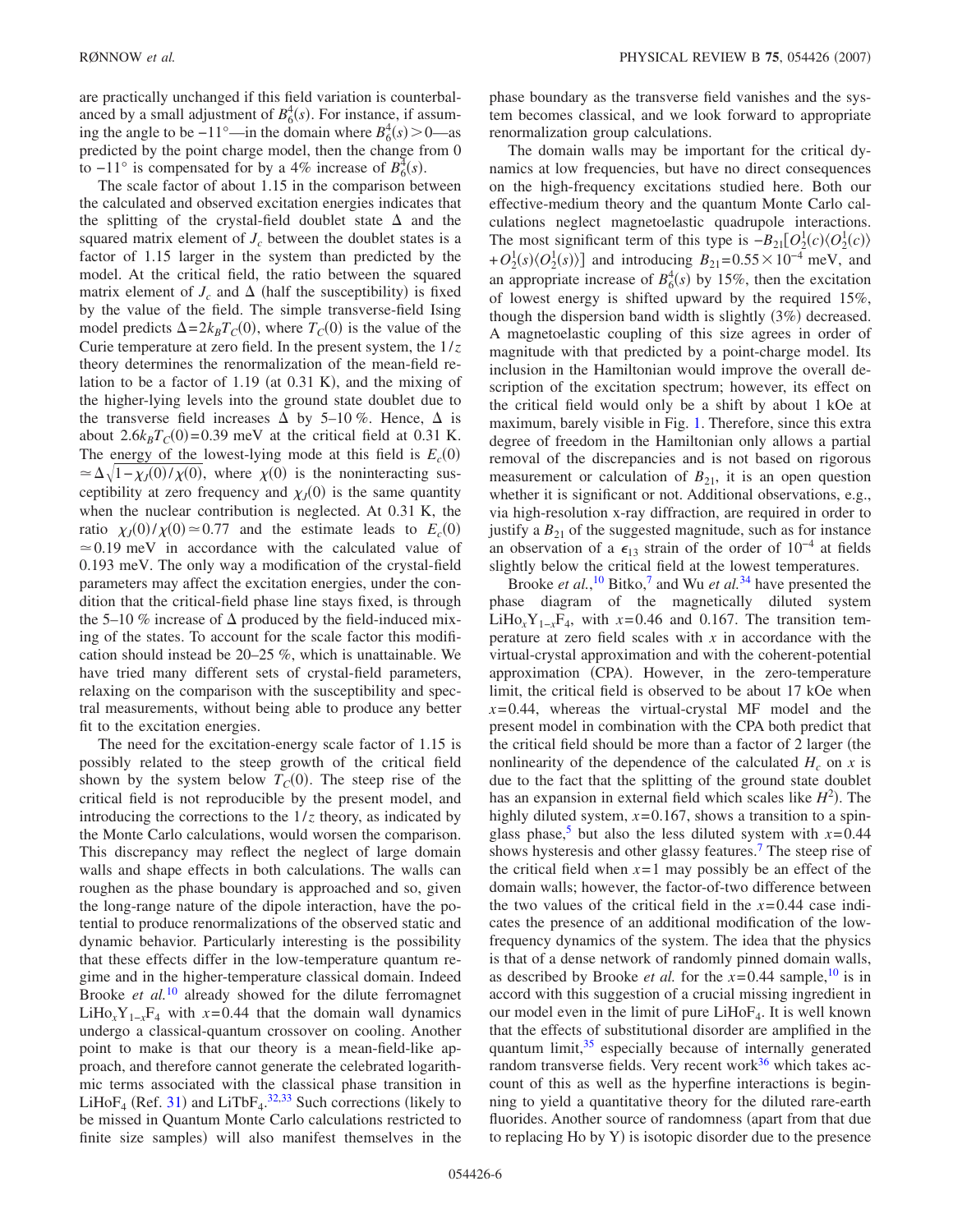of two different Li isotopes. Their different zero-point motion might cause a site-random distortion of the crystal-field Hamiltonian, and isotope shifts in the optical transitions of dilute LiHo<sub>x</sub>Y<sub>1−*x*</sub>F<sub>4</sub> have been reported.<sup>37</sup> We found that  $T_c$  $=1.53\pm0.03$  in a crystal prepared exclusively with the <sup>7</sup>Li isotope, exactly the same as in natural Li samples. This result will be supplemented with a study of the critical field as a function of temperature.

## **IV. CONCLUSIONS**

We have presented a theory for the excitation spectrum in  $LiHoF<sub>4</sub>$  and shown that it accounts well for the neutron scattering experiments reported previously[.8](#page-6-2) The principal feature of both experiment and calculation is a strong magnetic mode which softens as the quantum phase transition is approached. Upon lowering the field from the paramagnetic phase, the mode follows the predictions for the ordinary transverse-field Ising model until its energy becomes comparable to the hyperfine interaction strength, at which point new and much lower-energy modes appear and the ferromagnetic state seems to emerge prematurely. Thus, the softening to zero of this most visible mode is forestalled. Our detailed effective-medium calculations give a quantitative account of all magnetic data for  $LiHoF_4$ —including the excitations and the phase diagram. Our study provides a quantitative understanding of the excitations near the quantum critical point of a model experimental system. In addition, and perhaps more important, it represents, as described in our previous account of this work, $8$  an excellent example of how a nuclear spin bath affects quantum dynamics in the limit of an infinite number of degrees of freedom. Our work thus complements the efforts on decoherence in magnetic molecules,  $38$  where there is only a finite number of degrees of freedom.

# **ACKNOWLEDGMENTS**

We thank M. Schechter for stimulating discussions and G. McIntyre for assistance during complementing measurements on the D10 diffractometer at Institut Laue Langevin, France. Work at the University of Chicago was supported by NSF Materials Research Science and Engineering Centers Grant No. DMR-0213745 and U.S. Department of Energy Grant No. DE-FG02-99ER45789. Work in London was supported by the Wolfson–Royal Society Program and the Basic Technologies program of the U.K. Research Councils.

- <span id="page-6-0"></span><sup>1</sup> S. Sachdev, Phys. World **12** (4), 33 (1999); *Quantum Phase Transitions* Cambridge University Press, Cambridge, U.K., 1999).
- <sup>2</sup>P. G. de Gennes, Solid State Commun. 1, 132 (1963).
- <span id="page-6-11"></span>3R. B. Stinchcombe, J. Phys. Chem. Ref. Data Suppl. **6**, 2459 (1973); 6, 2484 (1973).
- <span id="page-6-1"></span>4R. J. Elliott, P. Pfeuty, and C. Wood, Phys. Rev. Lett. **25**, 443  $(1970).$
- <span id="page-6-3"></span>5T. F. Rosenbaum, W. Wu, B. Ellman, J. Yang, G. Aeppli, and D. H. Reich, J. Appl. Phys. **70**, 5946 (1991).
- <span id="page-6-7"></span>6D. Bitko, T. F. Rosenbaum, and G. Aeppli, Phys. Rev. Lett. **77**, 940 (1996).
- <span id="page-6-4"></span>7D. Bitko, Ph.D. Thesis, University of Chicago, Illinois, 1997.
- <span id="page-6-2"></span>8H. M. Rønnow, R. Parthasarathy, J. Jensen, G. Aeppli, T. F. Rosenbaum, and D. F. McMorrow, Science 308, 389 (2005).
- <span id="page-6-5"></span><sup>9</sup>R. Giraud, W. Wernsdorfer, A. M. Tkachuk, D. Mailly, and B. Barbara, Phys. Rev. Lett. 87, 057203 (2001).
- <span id="page-6-6"></span><sup>10</sup> J. Brooke, T. F. Rosenbaum, and G. Aeppli, Nature (London) 413, 610 (2001); S. Ghosh, T. F. Rosenbaum, G. Aeppli, and S. N. Coppersmith, *ibid.* 425, 48 (2003); J. Brooke, D. Bitko, T. F. Rosenbaum, and G. Aeppli, Science 284, 779 (1999); S. Ghosh, R. Parthasarathy, T. F. Rosenbaum, and G. Aeppli, *ibid.* **296**, 2195 (2002).
- <span id="page-6-8"></span>11P. E. Hansen, T. Johansson, and R. Nevald, Phys. Rev. B **12**, 5315 (1975).
- <span id="page-6-9"></span><sup>12</sup> J. Magarinino, J. Tuchendler, P. Beauvillain, and I. Laursen, Phys. Rev. B 21, 18 (1980).
- <span id="page-6-25"></span><sup>13</sup> H. P. Christensen, Phys. Rev. B **19**, 6564 (1979).
- <span id="page-6-10"></span>14S. Salaün, M. T. Fornoni, A. Bulou, M. Rousseau, P. Simon, and J. Y. Gesland, J. Phys.: Condens. Matter 9, 6941 (1997).
- <span id="page-6-12"></span><sup>15</sup> J. Jensen, J. Phys. C **17**, 5367 (1984).
- <span id="page-6-13"></span><sup>16</sup> J. Jensen and A. R. Mackintosh, *Rare Earth Magnetism: Struc-*

tures and Excitations (Clarendon Press, Oxford, 1991).

- <span id="page-6-14"></span><sup>17</sup>P. B. Chakraborty, P. Henelius, H. Kjønsberg, A. W. Sandvik, and S. M. Girvin, Phys. Rev. B 70, 144411 (2004).
- <span id="page-6-15"></span><sup>18</sup> J. Jensen, Phys. Rev. B **49**, 11833 (1994).
- <span id="page-6-16"></span>19M. J. M. Leask, M. R. Wells, R. C. C. Ward, S. M. Hayden, and J. Jensen, J. Phys.: Condens. Matter 6, 505 (1994).
- <span id="page-6-17"></span>20A. P. Ramirez and J. Jensen, J. Phys.: Condens. Matter **6**, L215  $(1994).$
- <span id="page-6-18"></span>21K. Kjaer, J. Als-Nielsen, I. Laursen, and F. Krebs Larsen, J. Phys.: Condens. Matter 1, 5743 (1989).
- <span id="page-6-19"></span>22Sh. N. Gifeisman, A. M. Tkachuk, and V. V. Prizmak, Opt. Spectrosc. **44**, 68 (1978).
- <span id="page-6-20"></span>23C. Görller-Walrand and K. Binnemans, in *Handbook on the Physics and Chemistry of Rare Earths*, edited by K. A. Gschneidner, Jr. and L. Eyring (North-Holland, Amsterdam, 1996), Vol. 23, p. 121.
- <span id="page-6-21"></span>24G. Mennenga, L. J. de Jongh, and W. J. Huiskamp, J. Magn. Magn. Mater. 44, 59 (1984).
- <span id="page-6-22"></span>25B. Bleaney, in *Magnetic Properties of Rare Earth Metals*, edited by R. J. Elliott (Plenum Press, London, 1972), p. 383.
- <span id="page-6-23"></span><sup>26</sup>G. J. Bowden and R. G. Clark, J. Phys. C **14**, L827 (1981).
- <span id="page-6-24"></span>27F. Keffer, in *Ferromagnetismus*, edited by H. P. J. Wijn, Handbuch der Physik Vol. XVIII/2 (Springer Verlag, Berlin, 1966), p. 1.
- <span id="page-6-26"></span><sup>28</sup> K. Andres, Phys. Rev. B 7, 4295 (1973).
- <span id="page-6-27"></span> $^{29}$ R. W. Youngblood, G. Aeppli, J. D. Axe, and J. A. Griffin, Phys. Rev. Lett. **49**, 1724 (1982).
- <span id="page-6-28"></span>30For details, see H. M. Rønnow, Ph.D. Thesis, Risø National Laboratory, Denmark, 2000.
- <span id="page-6-29"></span><sup>31</sup> J. A. Griffin, M. Huster, and R. J. Folweiler, Phys. Rev. B **22**, 4370 (1980).
- <span id="page-6-30"></span><sup>32</sup> J. Als-Nielsen, L. M. Holmes, and H. J. Guggenheim, Phys. Rev.